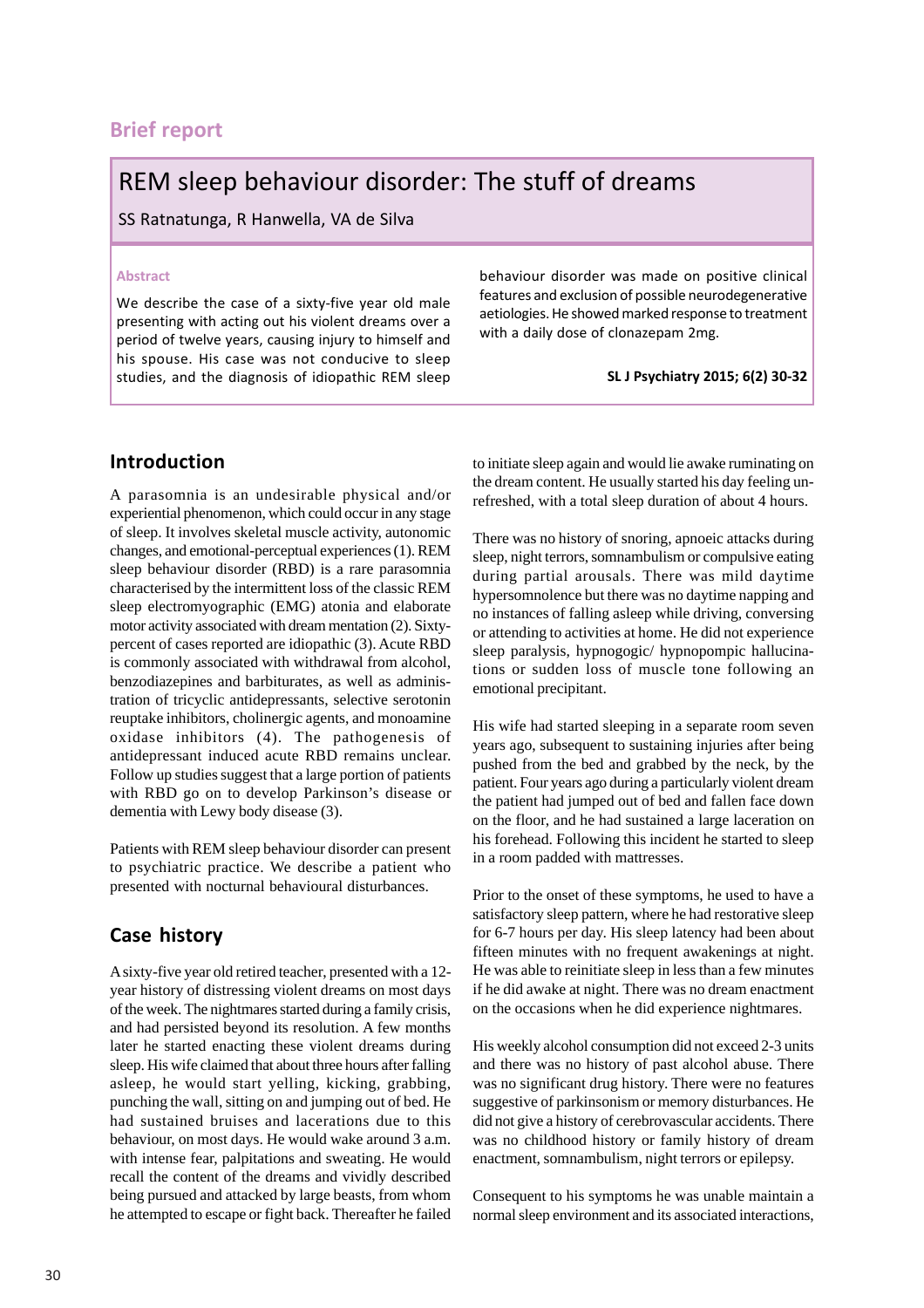especially with his spouse. He was unable to sleep safely in any other environment apart from his customised bedroom, for fear of injury to himself and to others.

Mental state examination showed that he was alert and conscious. Multiple scars were seen on his forehead and all four limbs. There were no features of parkinsonism. His speech was coherent with normal prosody. The mood was euthymic and reactive. He worried about the dream content and risk of harming himself during sleep. There were no suicidal or homicidal ideas, no delusions or hallucinations. He was oriented with partial insight into his illness.

His extended cognitive functions were normal. The total score of the mini mental state examination total score was 29 out of 30, and he scored 28 out of 30 on the Montreal Cognitive Assessment (MoCA).

His physical examination was normal. Fasting blood glucose, lipid profile, full blood count, serum electrolytes, liver and renal profile were also normal.

The management involved explaining the diagnosis, advice on modifying sleep environment, discussion of sleep hygiene measures and stress management strategies. He did not respond to two weeks of melatonin 5mg at night, which was then increased to 10mg. The response remained unsatisfactory and thereafter he was switched to clonazepam 2mg nocte. Two weeks after commencement of clonazepam there was a remarkable improvement in sleep quality, sleep duration and the violent content of the dreams. The patient is currently maintained on clonazepam 2mg at night.

#### **Discussion**

In a presentation of violent dreams with dream enactment, while considering RBD, a differential of somnambulism, sleep terrors, dissociative disorders, nocturnal seizures and periodic limb movements should also be entertained. Violent or injurious behaviour during sleep, sleep behaviour disrupting sleep continuity and polysomnographic abnormality during REM sleep (elevated submental eletromyographic tone and/or excessive phasic submental and/or limb electromyographic twitching and absence of EEG epileptiform activity during REM sleep) supports the diagnosis of RBD (1).

Polysomnographic video recording is the single most important diagnostic test in persons with RBD. Polysomnography was not feasible in this patient due to the potential risk to equipment caused by the patient violently acting out dreams. Neuroimaging is not routinely indicated in persons who have no neurologic cause of RBD. Imaging studies should be considered in patients younger than 40 years of age, where there is no known precipitant cause such as alcohol or medication use (5, 6). Consequentially this patient's diagnosis of REM sleep parasomnia, and the exclusion of other differentials was based solely on the history, mental state and physical examination. Neuroimaging was not indicated given his clinical picture.

To date, there are no large randomised controlled trials of treatments for RBD. Small case series and case reports describe efficacy of a wide range of medications, most prominently clonazepam but also melatonin, pramipexole, acetylcholinesterase- inhibitors, paroxetine, L-DOPA, alprazolam, carbamazepine, clozapine and sodium oxybate (7, 8). Clonazepam is highly effective in almost 90% of patients with RBD and demonstrates a complete benefit in 79% of patients (7). There is little evidence of tolerance or abuse of the drug. Symptoms relapse promptly on discontinuation of medications in almost all patients; therefore, pharmacologic treatment should be continued indefinitely (7). Clonazepam is thought to decrease the occurrence of sleep related injury caused by RBD.

RBD remains on the fringe of routine clinical evaluation and as such is possibly underdiagnosed. It is not unfair therefore to suggest that it be given more prominent consideration when evaluating patients with sleep disorders, as the symptomatology is acutely distressing and disabling while being eminently treatable.

Long term follow up of patients diagnosed with RBD is essential as it heralds many neurodegenerative disorders such as Parkinson's disease, multiple system atrophy and dementia with Lewy bodies. This would facilitate the implementation of neuroprotective therapies in atrisk individuals.

#### **Consent**

Written informed consent was obtained from the patient for publication of this case report.

## **Declaration of interest**

None declared

**SS Ratnatunga,** University Psychiatry Unit, National Hospital of Sri Lanka

**R Hanwella,** Department of Psychological Medicine, Faculty of Medicine, Colombo

**VA de Silva,** Department of Psychological Medicine, Faculty of Medicine, Colombo

**Corresponding author**: SS Ratnatunga

**Email:** suhashini\_sri@yahoo.com

**DOI** http://dx.doi.org/10.4038/sljpsyc.v6i2.8078

#### **References**

1. Gelder MG, Andreasen NC, Lopez-Ibor JJ, Geddes JR. New Oxford Textbook of Psychiatry. 2nd ed. Oxford: Oxford University Press 2009.